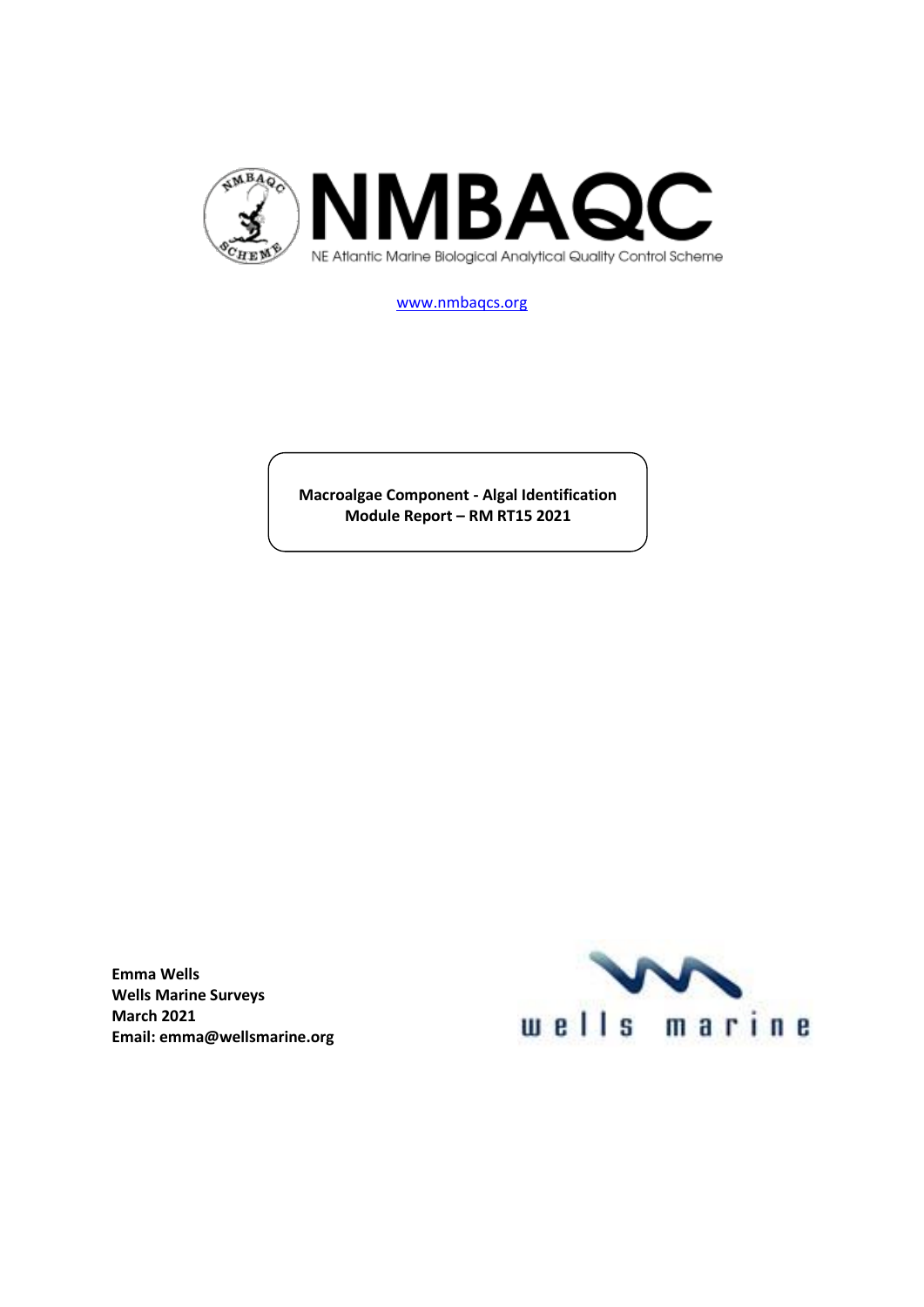# **MACROALGAL IDENTIFICATION MODULE REPORT FROM THE CONTRACTOR SCHEME OPERATION -2020-21**

| 1                       |       |         |  |  |  |  |  |  |
|-------------------------|-------|---------|--|--|--|--|--|--|
|                         | 1.1   |         |  |  |  |  |  |  |
| $\overline{2}$          |       |         |  |  |  |  |  |  |
|                         | 2.1   |         |  |  |  |  |  |  |
|                         | 2.2.1 |         |  |  |  |  |  |  |
|                         | 2.2.2 |         |  |  |  |  |  |  |
|                         | 2.2.3 |         |  |  |  |  |  |  |
|                         | 2.3   |         |  |  |  |  |  |  |
|                         | 2.3.1 |         |  |  |  |  |  |  |
|                         |       | 2.3.1.1 |  |  |  |  |  |  |
|                         |       | 2.3.1.2 |  |  |  |  |  |  |
|                         | 2.3.2 |         |  |  |  |  |  |  |
|                         |       | 2.3.2.1 |  |  |  |  |  |  |
|                         |       | 2.3.2.2 |  |  |  |  |  |  |
|                         |       | 2.3.2.3 |  |  |  |  |  |  |
|                         | 2.4   |         |  |  |  |  |  |  |
| $\overline{\mathbf{3}}$ |       |         |  |  |  |  |  |  |
| 4.                      |       |         |  |  |  |  |  |  |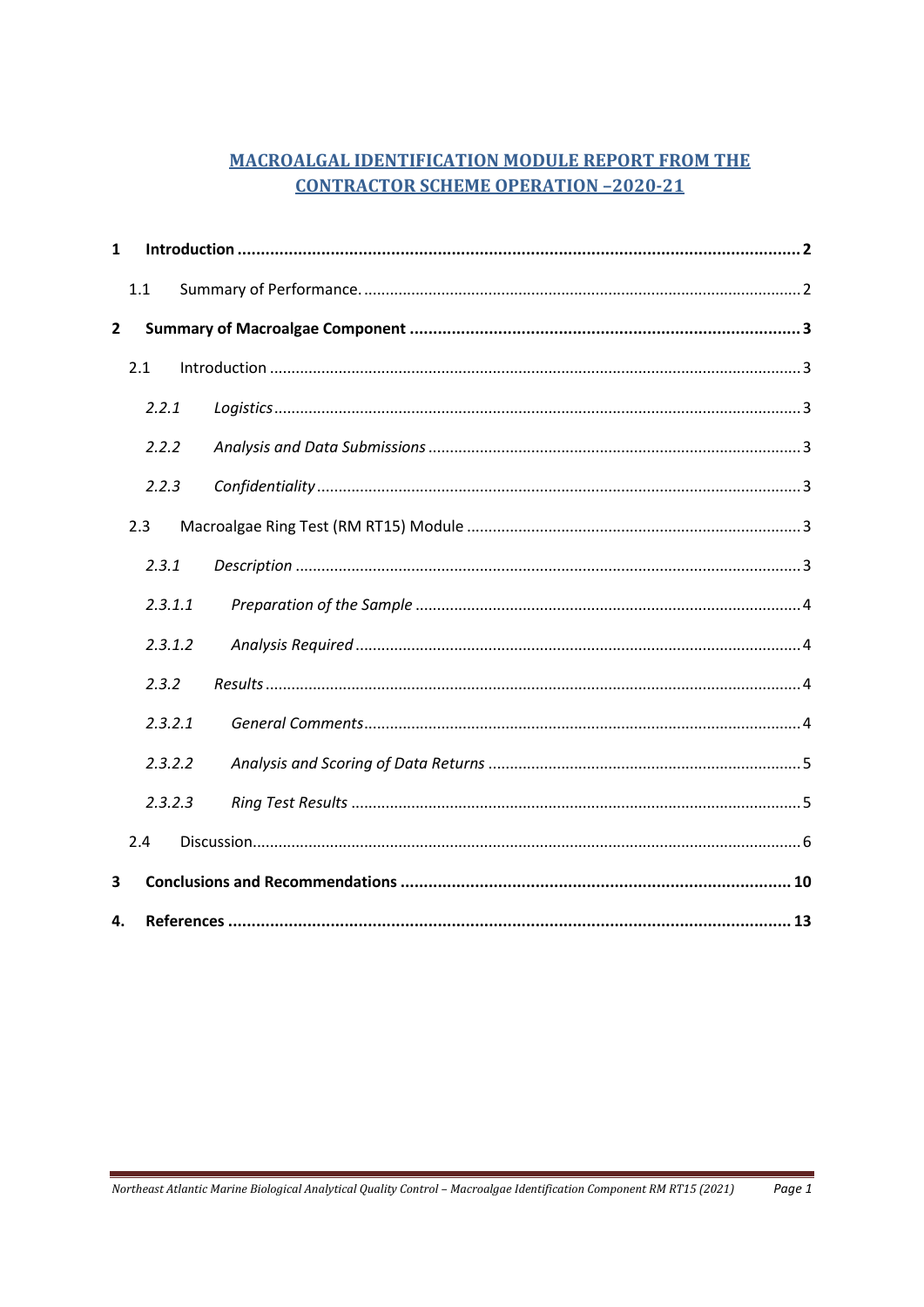## <span id="page-2-0"></span>**1 Introduction**

To enable correct water quality classification and good management decision-making, quality control of biological data is a high priority. This extends through all biological elements including macroalgae and seagrass. Good quality control ensures consistency of data being reported for management purposes, and for macroalgae and marine angiosperms this has been driven primarily by the requirements of the Water Framework Directive. This QC scheme aims to facilitate improvements in biological assessment whilst maintaining the standard of marine biological data. The scheme should help to ensure consistency between analysts with improved confidence in ecological quality status.

The North East Atlantic Marine Biological Analytical Quality Control (NMBAQC) Scheme addresses several issues relating to macroalgae and seagrass data, this report focuses on one of these:

The identification of macroalgae species

This is the fifteenth year in which the identification of intertidal macroalgae has been included as an element of the NMBAQC scheme, with the format following that of previous years. Test material was distributed to participating laboratories using file transfer, from which species identification forms were completed and returned for analysis.

Four laboratories subscribed to the macroalgae ring test with all four laboratories submitting results with a total of four participants. Three of the subscribing laboratories were government organisations and one was an independent consultancy. To ensure consistency between scheme years, each participating laboratory was assigned the same laboratory code as in previous years except where a laboratory was new to the scheme. Individual codes may, however, change slightly due to variations in individual participants. Due to the nature of the exercise, there was no limit on the number of participants per lab.

Currently this scheme does not specify a definite qualifying performance level, and NMBAQC ring tests may be treated as training exercises. However, a pass rate of 80% is suggested as an indicator of good performance, which may be used by competent monitoring authorities for internal monitoring of performance. Ring tests offer a means of assessing personal and laboratory performance from which continued training requirements may be identified or from which improvements in current field and laboratory procedures may be addressed.

## <span id="page-2-1"></span>*1.1 Summary of Performance.*

This report presents the findings of the macroalgae identification component for the fifteenth year of operation within the National Marine Biological Analytical Quality Control (NMBAQC) Scheme. This component consisted of a single macroalgae exercise the analytical procedures of which remained consistent with round fourteen of the scheme (RM RT14). The results for the exercise are presented and discussed with comments provided on the overall participant performance.

Images of twenty macroalgae specimens were distributed to the four subscribing laboratories. Round fifteen of the ring test produced a good degree of agreement between identifications made by participating laboratories and initial identification as made by Wells Marine. The ring test tried to incorporate a variety of common and more challenging species including some microscopic and epiphytic species.

The level of performance between laboratories and participants varied, with scores ranging from 29, with 4 incorrect genus names and 7 incorrect species names, to 38, with one incorrect genus and species name. no one participants correctly identified all species correctly. All participants correctly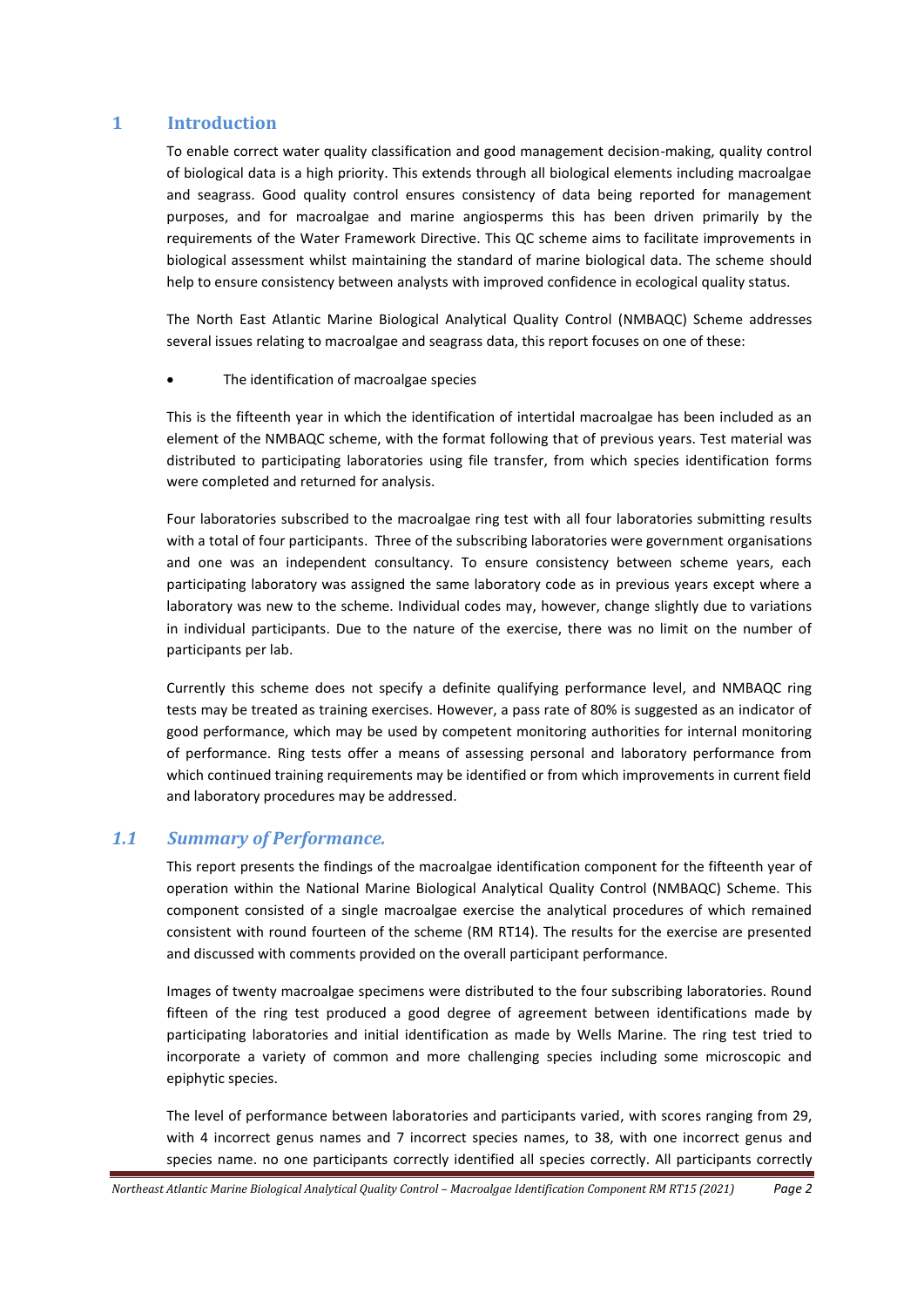identified ten species. Most incorrect species identification were made at the species level with only one species showing considerably difficulty at both genus and species levels. Overall, the level of identification was relatively consistent with the previous year with a high level of knowledge of the common species and increased knowledge of the more challenging and unusual species.

## <span id="page-3-0"></span>**2 Summary of Macroalgae Component**

#### <span id="page-3-1"></span>*2.1 Introduction*

There was one module for the macroalgae identification component for scheme year fifteen. This module is described in full below to include details of distribution and logistics, completion of test result forms and full analysis and comparison of final submitted results.

#### <span id="page-3-2"></span>*2.2.1 Logistics*

The test material was distributed via file transfer to each participating laboratory, which differed from previous years but considered more efficient. The files contained the full identification module including photos and additional habitat, geographical, textural, and size details from which to identify specimens as well as description of methods and data submission forms. Participants were given six weeks to complete the test and return the results. There were no restrictions on the number of participants per laboratory.

Email has been the primary means of communication for all participating laboratories subsequent to the initial file transfer of test material.

## <span id="page-3-3"></span>*2.2.2 Analysis and Data Submissions*

A prepared results sheet was distributed with the exercise instructions to standardise the format in which the results were submitted as per previous years. All returned data was done so in Excel and has been stored and analysed in this format. In this and previous scheme years slow or missing returns for exercises lead to delays in data processing data, reporting and feedback of results, therefore reminders were distributed two weeks before the exercise deadline.

## <span id="page-3-4"></span>*2.2.3 Confidentiality*

To preserve the confidentiality of participating laboratories, each participant is allocated a four-digit laboratory code from which they can identify their results. These codes are randomly assigned. The initial letters (MA) refer to the scheme this is followed by the scheme year which refers to the year in which the NMBAQC scheme original commenced, the final two digits represent the laboratory. For those laboratories where multiple submissions were provided the four-digit code is followed by a letter allocated to each participant of that laboratory. For example, participant c from laboratory twelve in scheme year twenty-eight will be recorded as MA2812c.

## <span id="page-3-5"></span>*2.3 Macroalgae Ring Test (RM RT15) Module*

#### <span id="page-3-6"></span>*2.3.1 Description*

This training module enables the inter-laboratory comparisons of participants' ability to correctly identify macroalgae taxa and whether errors may be attributed to inadequate keys, lack of reference material or incorrect use of satisfactory keys.

One set of photographs of twenty specimens was distributed in January 2021. The specimens included a range of Chlorophyta, Rhodophyta and Phaeophyta and a mix of macroscopic and microscopic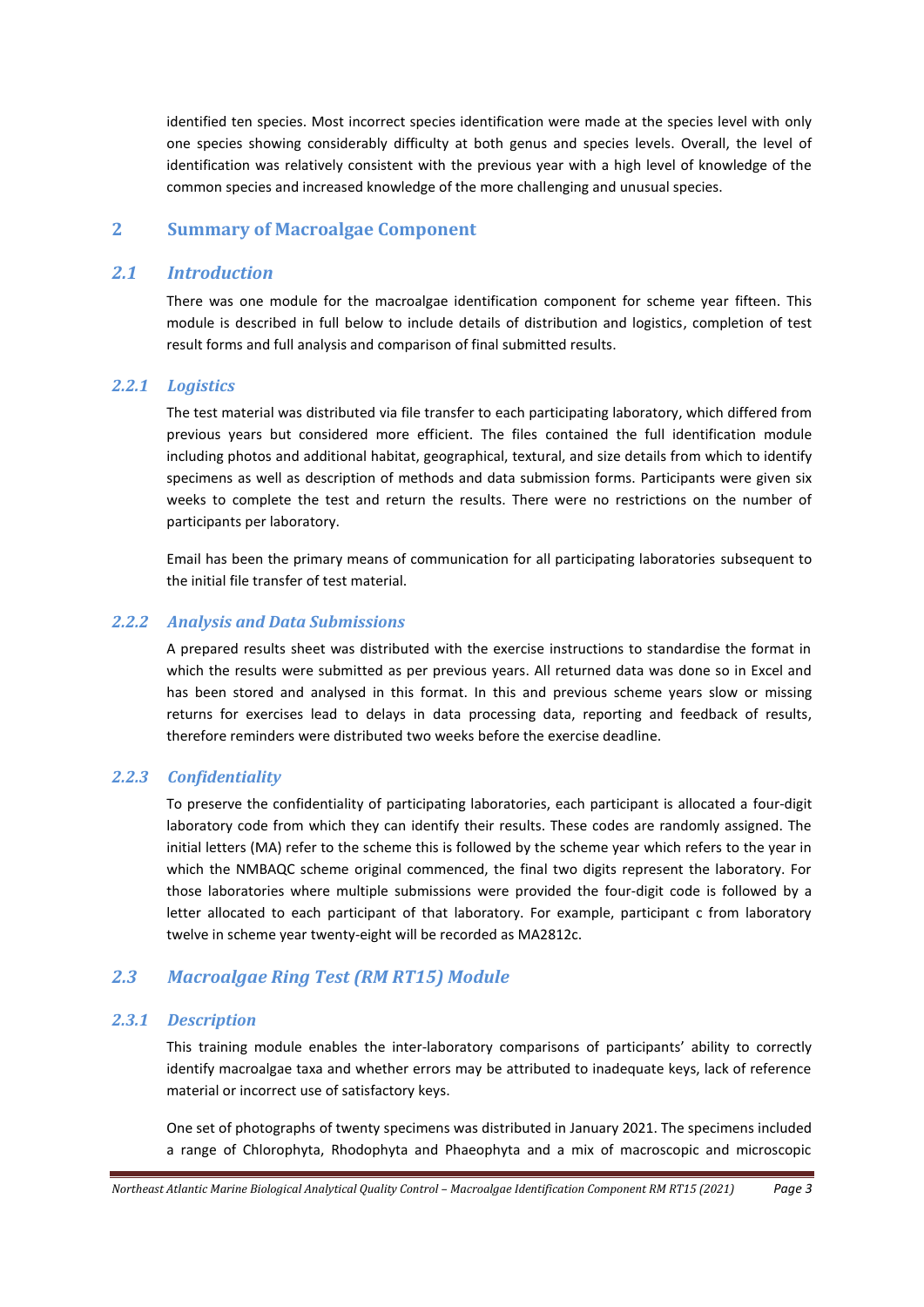specimens from a variety of habitats including epilithic, epiphytic and endozoic species. There were several photographs per taxon showing different aspects of the alga and its habitat. Some supplementary information on habitat, zonation, geographical location, general size, texture, and any additional information considered vital for correct identification, was included.

#### <span id="page-4-0"></span>*2.3.1.1 Preparation of the Sample*

Each specimen was to be identified through several in-situ, macroscopic and microscopic photographs. In total a minimum of five photographs was used for each specimen collected by Wells Marine for this exercise. Specimen photographs were obtained from a range of surveys from around the coast of the UK. Photographs were selected to sufficiently represent each specimen including insitu (where possible), overall structure, branching patterns, cellular arrangements and cell contents making sure to include key characteristics for accurate identification. Scale bars were included where appropriate. Attempts were also made to ensure a high quality of photographs primarily focusing on clean specimens with sharp photographs.

Using a photographic test is considered a more practical means of testing macroalgal identification skills than preserved samples. These are known to lose colour rapidly and cell contents may become distorted making key characteristics more difficult to distinguish. Equally, fresh samples would not last a sufficient period to enable identification. It may also be difficult to obtain sufficient numbers of more unusual taxa for distribution to all laboratories.

#### <span id="page-4-1"></span>*2.3.1.2 Analysis Required*

The participating laboratories were required to identify each of the macroalgae specimens from the photographs provided. Additional information should also be submitted including brief notes, information on keys used or possible problems with identification or quality of photograph provided. Expressing the level of confidence of identification should also be detailed, as this can aid in results of any disputes and in the preparation of reports. Participating laboratories were permitted to submit multiple data entries for each exercise to maximise results and allow sufficient comparisons of data entries. The protocol for circulating and completing the module followed that of previous years with six weeks allowed for the identification and submission of results.

## <span id="page-4-2"></span>*2.3.2 Results*

#### <span id="page-4-3"></span>*2.3.2.1 General Comments*

The scheme has taken on the same format as previous years; this includes the format of the test and method of data analysis and scoring. The macroalgae ring test can act as a training aid in the identification of species allowing those difficult taxa to be revealed and further identifying problematic areas.

For this current round of the scheme (RM RT15) specimen photographs were circulated to a total of four laboratories. All four of the laboratories returned data entries with a total of four individual data sets.

Results were distributed to each of the participating laboratories two weeks after data submission. These results are documented in the preliminary results bulletin (RM RT15) which detailed individual scores and highlighted incorrect identifications, miss-spellings and use of synonyms. The bulletin also outlined reasons for identification discrepancies by comparing incorrect species and genus names with those of the AQC with the aid of photographs to pick out key characteristics.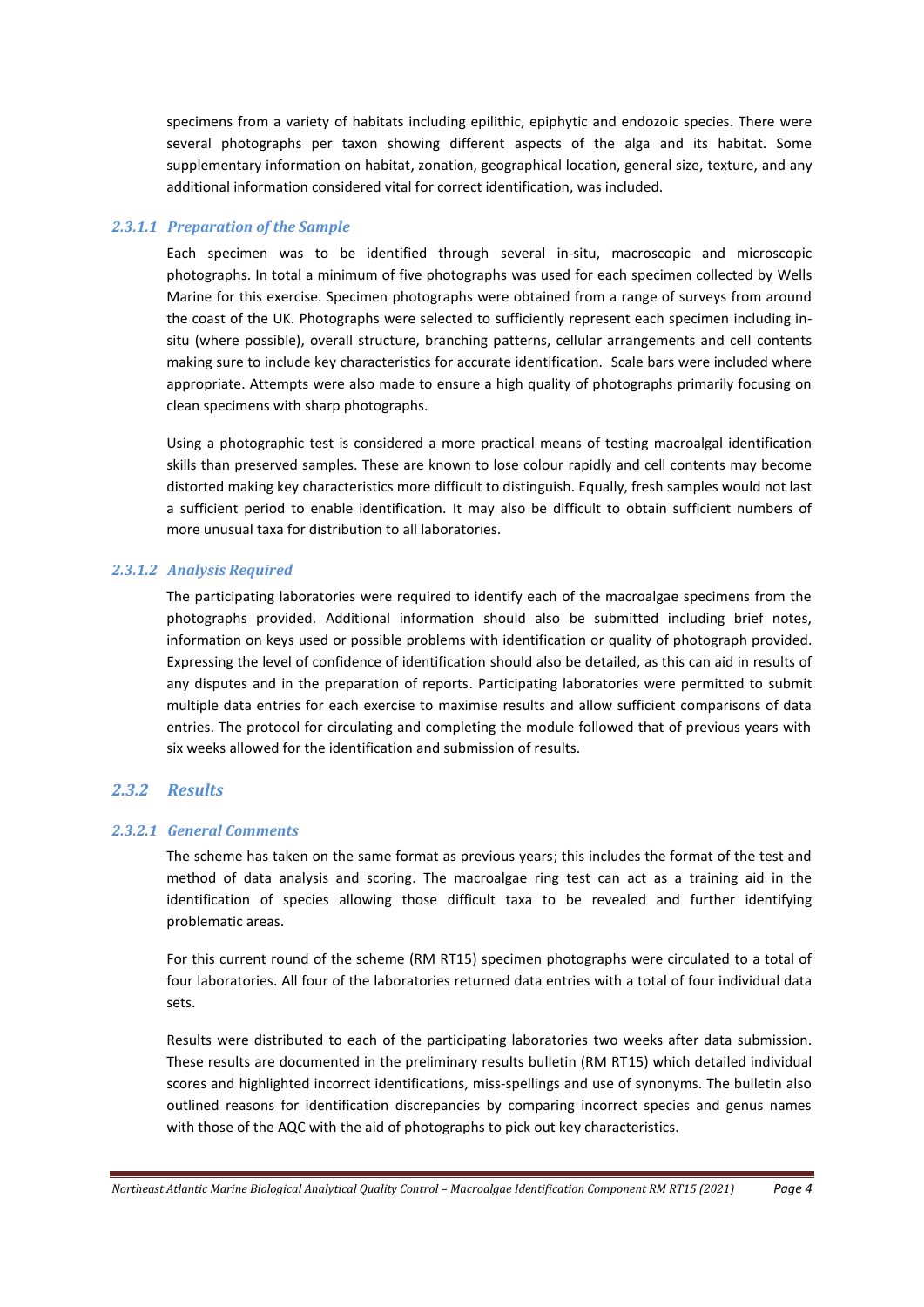#### <span id="page-5-0"></span>*2.3.2.2 Analysis and Scoring of Data Returns*

Laboratories returned lists of their species identifications within the format provided; these were compared against AQC identification as determined by Wells Marine to assess the number of differences. The method of data comparison was achieved by comparing both the genus and species names and identifying where these differed with the AQC names. Such comparison included differences in spelling or use of a valid synonym for example:

- Use of different synonym for a taxon, e.g., *Audouinella infestans* for *Colaconema infestans*
- Mis-spelling of taxa name, e.g., *Halydris siliquosa* for *Halidrys siliquosa*

Such differences are highlighted, but not considered during calculation of the total number of differences in identification.

Data entries were tabulated (as seen in RM RT15 Preliminary Results Bulletin, Table 2) in order of specimen number and laboratory. The individuals' data entries are only given where they differ from the AQC identification. This includes those entries for which species are spelled incorrectly or where an appropriate synonym is provided, as well as those instances in which the specimen has been identified incorrectly. For those entries in which the participant recorded a synonym or mis-spelling, but for which the identification was consistent with that of the AQC, the name was presented in brackets [species name]. Those entries in which the identification was considered different to the AQC the species or genus name that did not correspond to the AQC was provided in the table. If part or the entire species name entered was correct this was indicated by a dash "-" any incorrect name was included in the table e.g., where *Prasiola stipitata* was identified as *Prasiola furfuracea* this would be entered as " – *furfuracea*".

The data entries for an individual scored one point where the entry was consistent with that of the AQC. For instance, where text other than a dash "-" or a bracketed name [name] is provided no score was given. This includes differences at both genus and species level, although species can be considered a largely independent value (where the generic identification was incorrect then the species identification would also be incorrect). Therefore, where the full genus and species name was correct a score of two would be given; where either genus or species name was incorrect a score of one would be given. The method of scoring applied to those species in which a correct identification was provided and included those instances where synonyms were used, or species/genus names spelled incorrectly.

#### <span id="page-5-1"></span>*2.3.2.3 Ring Test Results*

RM RT15 contained twenty specimens for identification for which there was a good, albeit varied, level of agreement through all four participants. At the generic level, there were a total of eight differences (from a potential 80) across the four sets of data received from the four participating laboratories (10%). At the specific level, there were a total of fourteen differences (17.5%). The overall % of incorrect species identification was relatively consistent with the previous year.

The differences in species identifications was broadly distributed across several species. The highest number of differences was recorded for species *Acinetospora crinita* (RT1510) with 3 generic and 3 specific differences recorded and accounted for 27% of the overall differences. Species RT1507 resulted in 1 generic and 2 specific differences. Four species resulted in one generic and one specific difference. These included species RT1511 (*Colaconema infestans*), RT1512 (*Monostroma grevillei*),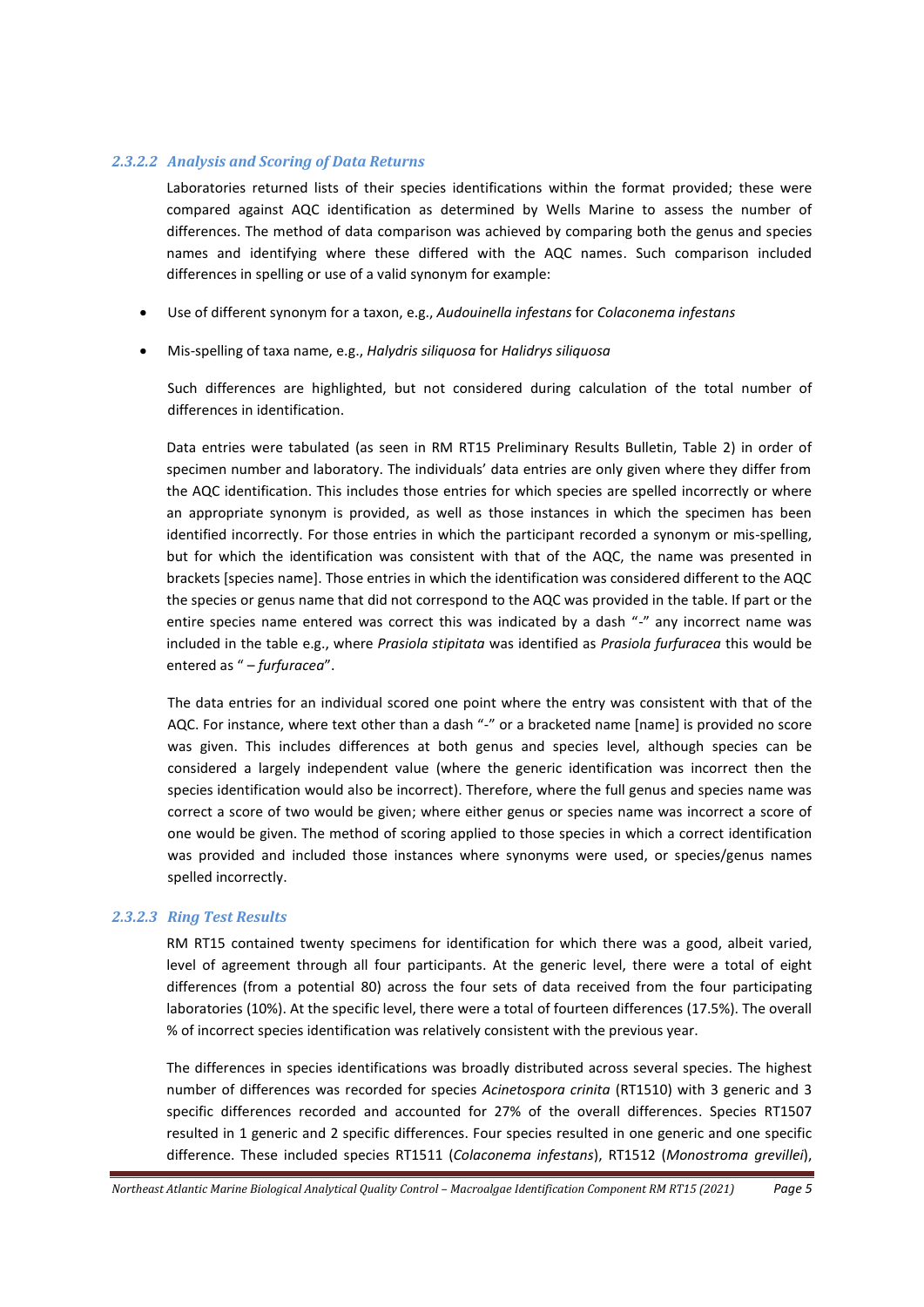RT1513 (*Elachista fucicola*) and RT1518 (*Gastroclonium reflexum*). Species RT1520 (*Ulva lactuca*) resulted in 2 specific differences and the remaining differences were recorded as the species level with one specific difference resulting from species RT1504 (*Chaetomorpha linum*), RT1515 (*Gayliella flaccida*) and RT1516 (*Cladophora sericea*).

These results indicate that the incorrect identifications were relatively broadly distributed across all the species with the exception of Acinetopora crinita (RT1510). The remaining differences were also distributed across all three phylum and incorporated a variety of morphological types. In total ten specimens were identified correctly across all participants which is higher than recorded for the previous year.

There were three synonyms used this year with *Audouinella infestans* being accepted for *Colaconema infestans, Ceramium flaccidum* accepted for *Gayliella flaccida*, and *Polysiphonia elongella* accepted for *Carradoriella elongella*. Where these species were only identified to Genus level the synonym was also allowed. All synonyms are accepted for the ring test and receive no scoring penalty.

Two species proved problematic with regards to distinguishing from other morphologically similar species. The photos provided were not sufficient to enable accurate identification. In these instances, the alternative identifications were accepted and they also received no scoring penalty.

The difference between participants' entries and AQC identifications was well distributed across the participants with no participants identifying all species correctly. The overall scores and number of incorrect identifications ranged from two to eleven which is consistent with the previous year. A pass rate of 80% (which equates to a total score no lower than 32) is suggested as an indicator of good performance, but above 70% is still considered acceptable. These levels may be used by competent monitoring authorities for internal monitoring of performance. All participants managed to identify the species to a level considered acceptable (Table 1).

| Lab Code | <b>Total Score</b> | <b>Pass Mark</b> |
|----------|--------------------|------------------|
| MA2832   | 38                 | 95               |
| MA2807   | 37                 | 92.5             |
| MA2810   | 34                 | 85               |
| MA2812   | 29                 | 72.5             |

**Table 1:** Participants final scores and overall pass mark.

## <span id="page-6-0"></span>*2.4 Discussion*

This is the fifteenth macroalgae identification ring test as circulated through the NMBAQC scheme, with early exercises being essentially trials of the methodology. Although the results were broadly comparable with those of previous years (RT1 through RT14) there was a noticeable decrease in the number of participants making it difficult to make direct comparisons. As per previous years the test included several cryptic and taxonomically challenging species as well as those considered more common. Such genera included *Gayliella sp*. (*Ceramium*), Carradoriella sp. (*Polysiphonia*), *Cladophora sp*. and *Ulva sp*., which are notoriously difficult to identify to species level.

Other species proved troublesome due to morphological similarities to other species such as *Petalonia fascia* which bears resemblance to *Punctaria sp.* both of which have similar overall structure and morphology*.* The detailed photographs provided in the test were deemed inconclusive when trying to distinguish the species and as such both *Punctaria plantaginea* and *Punctaria latifolium* were accepted as correct for the purpose of the test*.* All three species have a flat broad frond of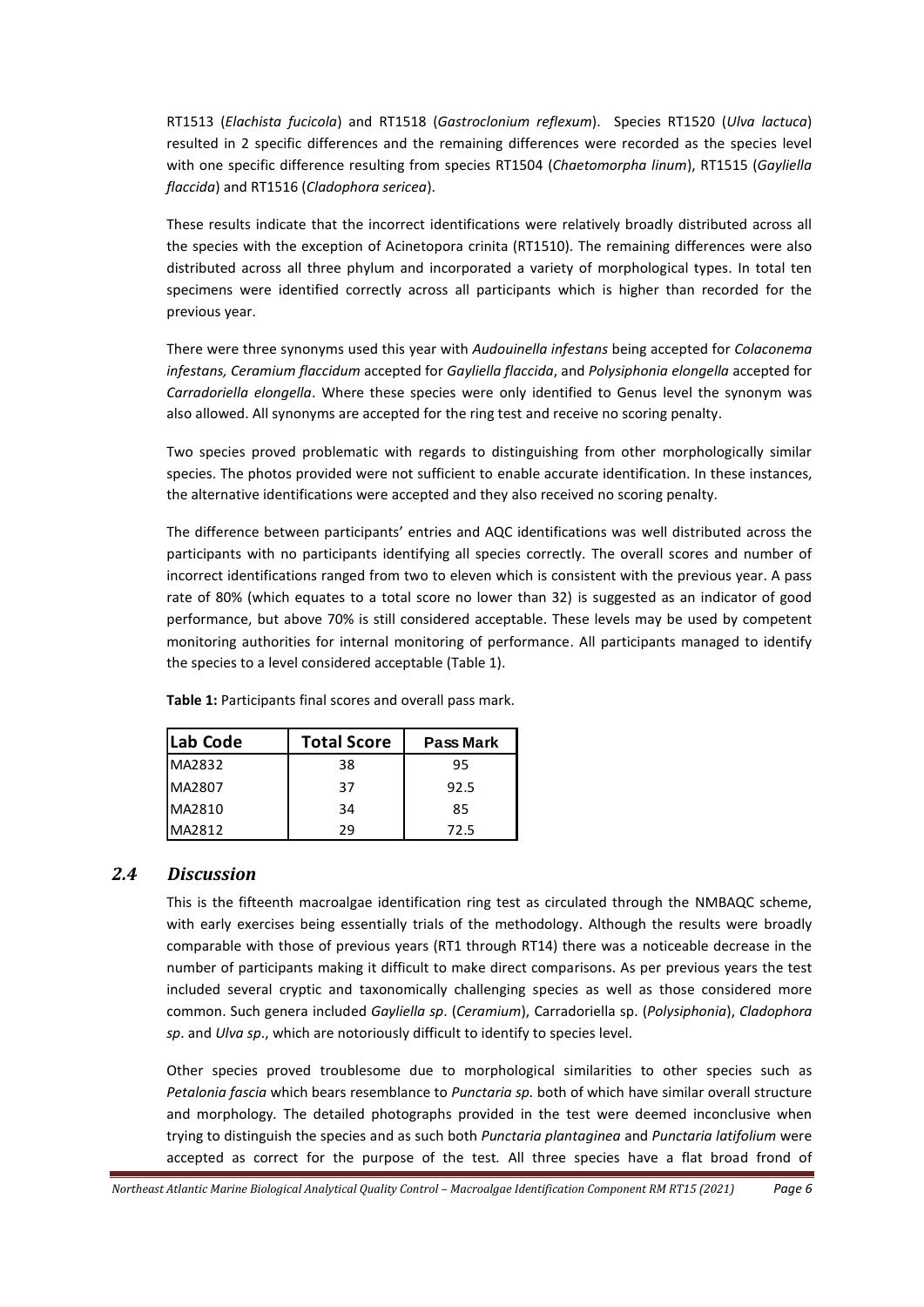comparable size and shape, and comparable cell size and shape. Further characteristic would be required, such as reproductive bodies to correctly distinguish the species. *Cladophora sp.* are also notoriously difficult to identify to species level. Many require a number of attributes and characteristics to ascertain a confident and correct identification. *Cladophora sericea* and *Cladophora albida* are also very morphologically similar with comparable cell size, colour, branching pattern and overall form. They can be distinguished by the presence of tapered apical cells in *C. sericea* compared with rounded apical cells of *C. albida.* However, both species exhibit morphological variations that make this characteristic also inconclusive. Therefore, for the purpose of this test *C. albida* was also accepted as a correct identification being indistinguishable from *C. sericea* from the material provided.

Both these contentious species require an increased depth of knowledge on the cellular attributes, which can be remarkably similar between species, as well as other characteristics, such as overall texture, reproductive features and general habitat which can be used to help separate such species.

The most problematic species was *Acinetospora crinita* which is very difficult to identify due to the occurrence of several morphologically similar genera (see table 2 below). This species was misidentified at both the Genus level and Species level with one misidentifying as *Haplospora globosa*, and two further misidentifications as *Hincksia secunda* and *Hincksia ovata*. Only one participant identified this species correctly. Although this species is infrequently recorded and considered relatively rare it possesses some characteristics that enable it to be distinguished from other brown uniseriate filamentous species. This is the presence of right-angled laterals that may be somewhat shorter that other laterals but are clear to see and are not present in other similar brown filamentous forms.

The second most challenging species was *Carradoriella elongella*. This is a synonym of *Polysiphonia elongella* and a Genus that is often difficult to identify to species level. It can be correctly identified by the presence of 4 periaxial cells with cortication particularly evident on the lower portion. The presence of reproductive bodies in the terminal laterals often results in a spiralled appearance of the filaments. It can also be distinguished from *Leptosiphonia fibrillosa* by the presence of a longer basal portion that is absent of laterals generally up to 2cm in length.

Four further species also resulted in misidentifications at both the genus and species level. *Colaconema infestans* was identified as *Epicladia flustrae* they can easily be separated by colour with the forming being a Rhodophyta and therefore red and the latter being a Chlorophyta and green in colour. The difference is clearly visible between the two species. *Monostroma grevillei* was misidentified as *Prasiola stipitata*, the former of which has elongated basal cells not present in the latter. *Elachista fucicola* was misidentified as *Pylaiella littoralis* which is regularly branched unlike the unbranched form of the former. Finally, *Gastroclonium reflexum* was misidentified as *Champia parvula*, which although morphologically very similar they can be distinguished by the length of segments between constrictions. These species can also be separated by their apical form with *Gastroclonium* displaying tapered apices compared with the rounded apices of *Champia*.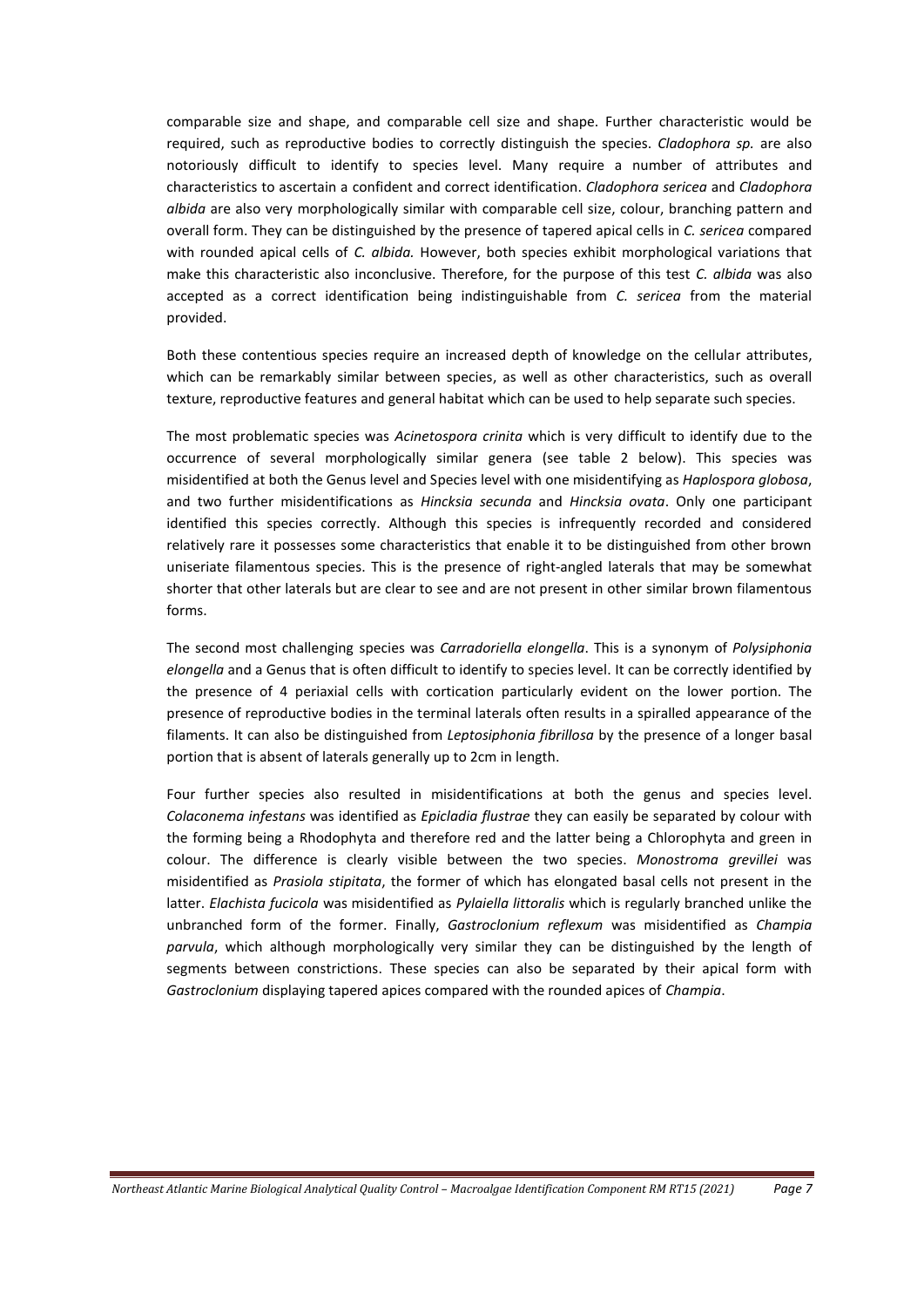|          |                |                                        | Total differences for 4 returns |                |
|----------|----------------|----------------------------------------|---------------------------------|----------------|
| Specimen | Genera         | <b>Species</b>                         | Genus                           | Species        |
| RT1501   |                |                                        |                                 |                |
|          | Heterosiphonia | plumosa                                | 0                               | 0              |
| RT1502   | Saccharina     | latissima                              | 0                               | 0              |
| RT1503   | Corallina      | officinalis                            | 0                               | 0              |
| RT1504   | Chaetomorpha   | linum                                  | 0                               | 1              |
| RT1505   | Taonia         | atomaria                               | 0                               | 0              |
| RT1506   | Chondria       | dasyphylla                             | 0                               | 0              |
| RT1507   | Carradoriella  | elongella                              | 1                               | $\overline{2}$ |
| RT1508   | Ulva           | intestinalis                           | 0                               | 0              |
| RT1509   | <b>Halurus</b> | flosculosa                             | 0                               | 0              |
| RT1510   | Acinetospora   | crinita                                | 3                               | 3              |
| RT1511   | Colaconema     | infestans                              | $\mathbf{1}$                    | $\mathbf{1}$   |
| RT1512   | Monostroma     | grevillei                              | $\mathbf{1}$                    | $\mathbf{1}$   |
| RT1513   | Elachista      | fucicola                               | $\mathbf{1}$                    | $\mathbf{1}$   |
| RT1514   | Calliblepharis | ciliata                                | 0                               | 0              |
| RT1515   | Gayliella      | flaccida                               | 0                               | $\mathbf{1}$   |
| RT1516   | Cladophora     | sericea                                | 0                               | $\mathbf{1}$   |
| RT1517   | Petalonia      | fascia                                 | 0                               | 0              |
| RT1518   | Gastroclonium  | reflexum                               | 1                               | 1              |
| RT1519   | <b>Fucus</b>   | ceranoides                             | 0                               | 0              |
| RT1520   | Ulva           | lactuca                                | 0                               | $\overline{2}$ |
|          |                | <b>Total differences</b>               | 8                               | 14             |
|          |                | Average differences per Genus/ species | 0.400                           | 0.700          |

The remaining misidentification were at the species level only. *Ulva sp.* and *Cladophora sp.* are always contentious species with many morphological similar species within the genera. Key characteristics to look for in these species are the branching patterns as well as cell size and arrangement. However, these are notoriously difficult to identify with many characteristics crossing over several species within the genus. *Gayliella flaccida*, although not misidentified was only identified to species level, using the synonym *Ceramium*, by one participant. The remaining misidentification was for *Chaetomorpha linum* which was identified as *C. melagonium* by one participant. The two species can be easily separated by the size of the cells and the nature of the species whereby the former is often found in tangled masses compared with the solitary form of the latter species.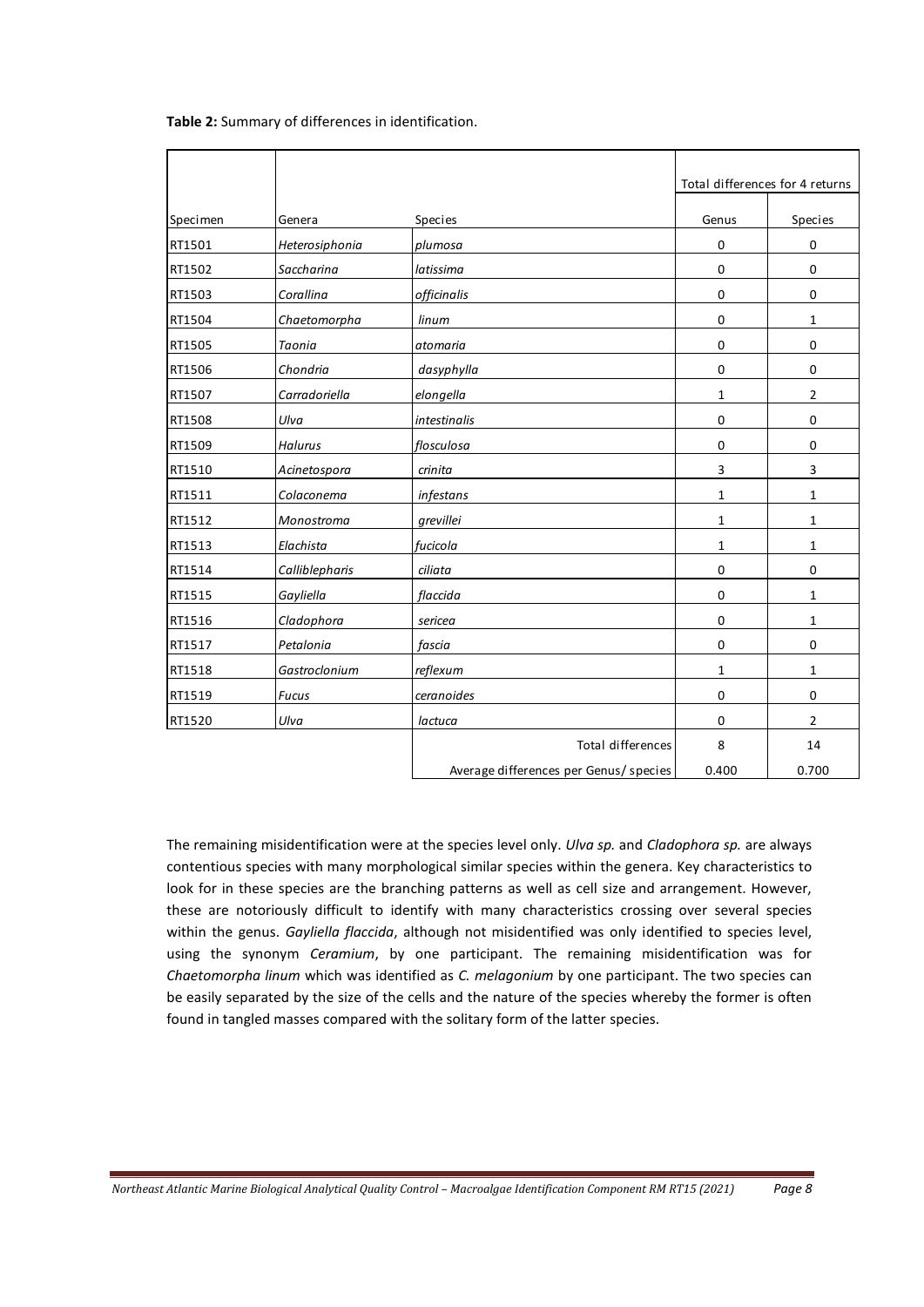

**Figure 1:** The number of differences from the AQC identification of intertidal macroalgae specimens, for each of the participating laboratories for RT15, arranged in order of increasing number of differences.

There were a higher number of species that were correctly identified by all participants this year compared with the previous (Fig 1). Some of these were species that are less commonly recorded or identified, often relying on the presence of a host species. This is a good indication that the identification process or use of keys is relatively effective with misidentifications occurring at the highest level.

It is apparent that many participants are consulting with photos and descriptions from Algaebase. This is a highly valuable source of information particularly with regards to the current taxonomic status of algae. However, species descriptions are not always as detailed as those within the natural History Museum series or other identification guides and include species from broader locations. It is hugely important to stay aware of current global shifts in species locations, but it is also important to be aware of those species common to the UK shores so as not to get confused with morphologically similar species, such as with *Ulva fenestrata*.

In the case of *Petalonia* the literature was found in part to be insufficient to aid with correct identification with many contradicting characteristics making it inherently difficult to correctly identify such species. This merely highlights the need for more descriptive and up to date identification guides especially where the northern and southern limits of species are moving due to climate change.

In some instances, it was unclear which keys or guides were used by participants to identify the species. This information can be vital to determining if the guide descriptions were insufficient to correctly identify the species or if the photographs provided were insufficient. Additionally, it is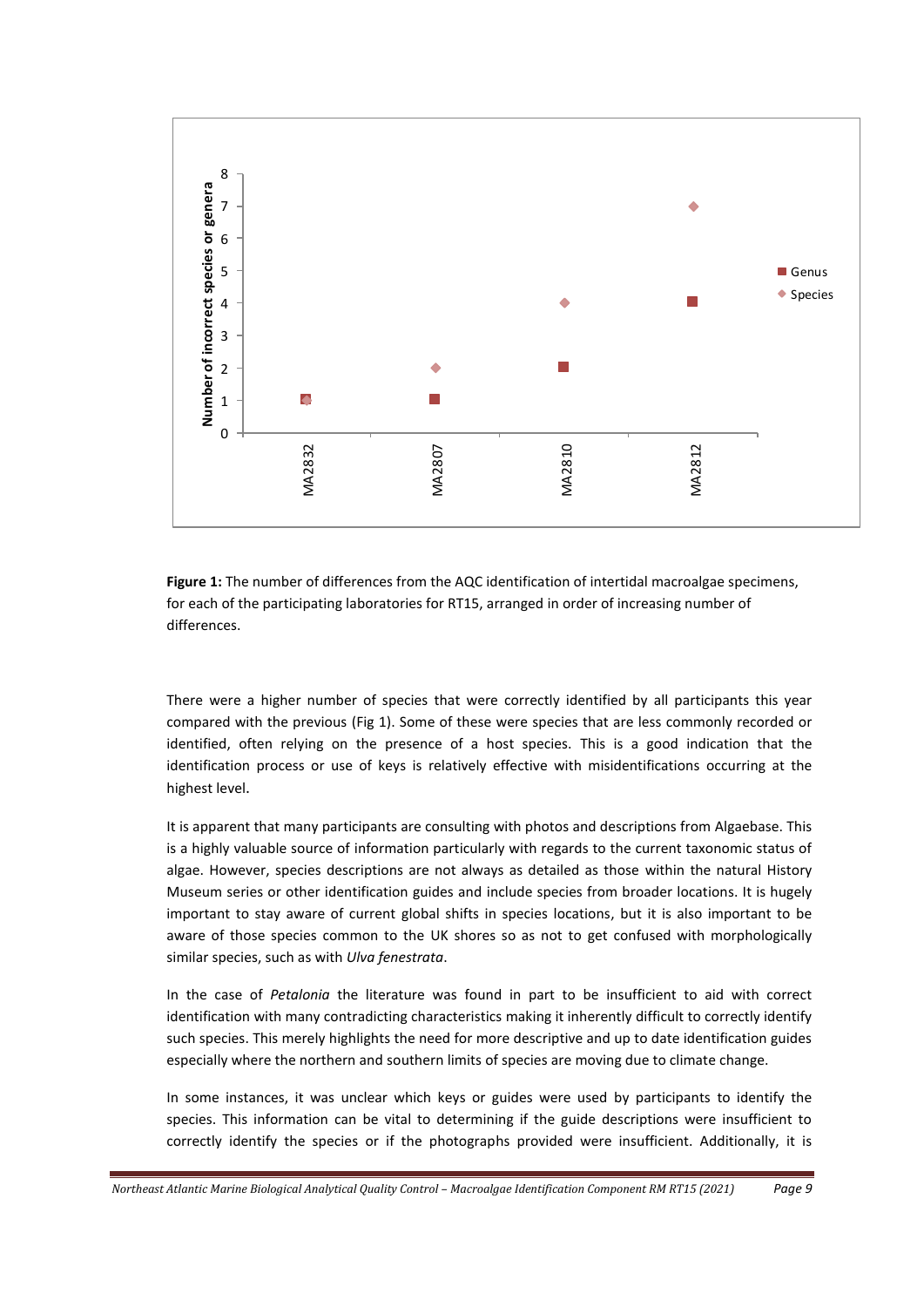recognised that some keys require revision, but this is not within the scope of NMBAQC. However, current developments and taxonomic changes to species should be considered during future field surveys using the correct and most recent identification descriptions, where possible, for verification.

The range of results was consistent with the previous year albeit with far fewer participants. There were several larger Phaeophyta and Rhodophyta species which are rarely misidentified. However, RT15 also included a variety of rarer, filamentous and difficult species as per previous years which may suggest an increased level of competency. As per previous years, most misidentifications occurred at the species level, which is often reliant upon the smallest of variations in characteristics to separate species. This may also suggest that there is an increased level of competency at the genus level which showed proportionally fewer misidentifications than previous years.

As intended by the scheme these tests aim to challenge participants and assist with training by stimulating the use of various keys and increasing familiarity with taxonomic terminology. Further, it allows problem taxa to be identified stimulating areas for inclusion in workshops and targeting such taxa within future exercises. Photographs used within the ring tests may be retained within the participating laboratories for future reference, with some descriptions allowing the comparison of taxonomically similar species.

At this time the use of a photographic test is considered the most effective means of testing macroalgal identification skills. Preserved samples are known to rapidly to lose colour with cells becoming distorted making key characteristics more difficult to distinguish. Equally, fresh samples would not last a sufficient period to enable identification. However, this year some photographs were not considered to be of sufficient quality or contain sufficient characteristics to correctly identify the specimens despite all efforts. This may have attributed to some misidentifications with some of the more cryptic species. It has also resulted in the acceptance of various alternative species identifications as detailed above.

It is accepted that using fresh samples can be much easier to identify than photographs, however it must also be appreciated that even when using fresh specimens, it is not always possible to see certain characteristics, such as unique branching patterns and cell contents or perhaps it was not possible to retain the holdfast. Some features may be masked by excessive debris or diatoms or the specimen may be too small or partly deteriorated. Other issues arise where species show high degrees of morphological variation. All these factors would have to be considered in the field as well as within such ring tests as this and while all attempts are made to ensure perfect specimen material this is not always possible. It is equally difficult to find microscopic epiphytes and endophytes, much less be able to clearly see the cell contents and branching patterns and capture a still of such fundamental characteristics. However, it is considered important for the personal development of participants to be challenged with such species.

## <span id="page-10-0"></span>**3 Conclusions and Recommendations**

1. The fifteenth macroalgae ring test exercise was implemented successfully and completed by all participating laboratories with a general agreement of the format. All feedback has been reviewed and will be considered for subsequent exercises; such feedback is encouraged to enable the protocols to be refined.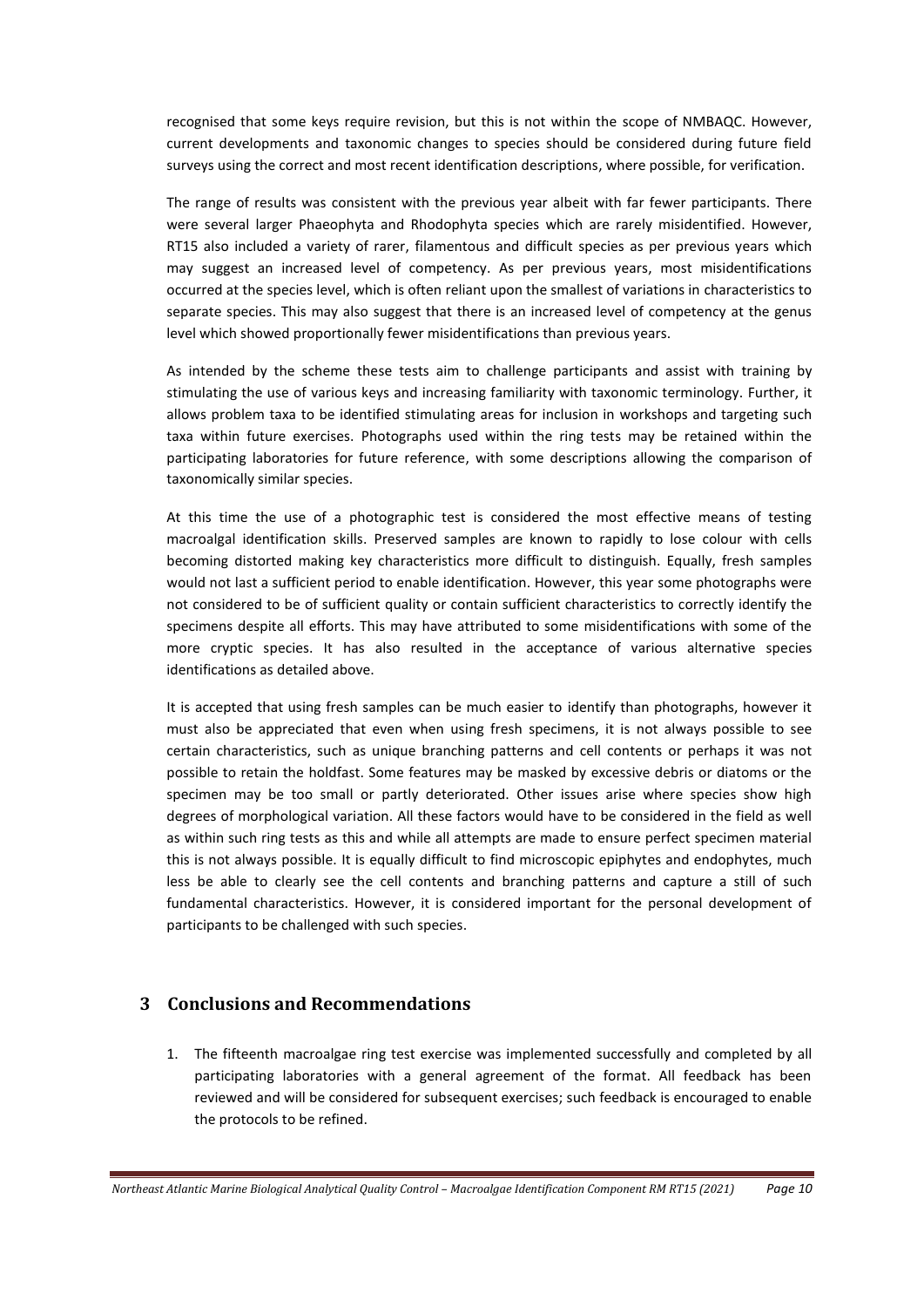- 2. The tests are distributed with a spreadsheet of additional species information such as geographic location of species, height found on the shore and habitat preferences. This year there was better uniformity in terms of habitat, morphological or textural information being provided. A more detailed spreadsheet was provided during the current ring test to include such information for all species in a clear and concise manner and included the following characteristics:
	- i. Specimen number
	- ii. Geographic location from where species was collected
	- iii. Zonation/height at which the species was located
	- iv. Habitat preferences
	- v. Overall texture e.g., gelatinous, cartilaginous, hairy
	- vi. General size of species
	- vii. Host species where relevant
	- viii. Number of photos provided and magnification levels
	- ix. Any relevant additional information

It has been evident this year that this additional information provided significant assistance with the identification, aiding with eliminating possible confusions between potential species identifications so will continue to be included in the future. It is important that all participants utilise this additional information to assist with correct identifications.

- 3. The high range of performance levels within this ring test provided evidence of a high range of proficiency. However, there were still a number of cryptic and microscopic species included within the test to challenge participants. There are, naturally, several problematic areas but this is to be expected, as some taxa are inherently more difficult than others. The errors occurring were at both the generic and specific level and within all three divisions, Rhodophyta, Phaeophyta and Chlorophyta. Many of these errors occurred due to confusions with taxonomically and morphologically similar species which share similar characteristics and are therefore hard to separate. Such species will be noted for possible future workshops and will be targeted in future exercises.
- 4. There were no incorrect spellings, however one participant used an uppercase letter for both the genus and species, this is only required for the Genus. Participants are urged to take more care prior to submitting results to ensure all names are spelled and typed correctly. It is also important that the species names, including subsp. be appropriately entered into the spreadsheet to avoid confusion. Where there is limited confidence in the final identification it should be remembered that this scheme does not specify a definite qualifying performance level, and NMBAQC ring tests should be treated as training exercises. Ring tests offer a means of assessing personal and laboratory performance from which continued training requirements may be identified. In practice, it is likely that additional expertise would be consulted where the level of confidence in species identification is questionable.
- 5. Several data spreadsheets were also not fully completed, often missing out the keys or guides that were used. This may seem trivial information but can help identify where the participant has been misled with the keys or help explain how or why an alternative identification was reached. For future ring tests it is requested that the data spreadsheets be completed in full, including level of confidence in the identification. Participants should include the authority alongside taxon names, as this also aids in the analysis of returns.
- 6. All laboratories are encouraged to keep all test photographs within a reference collection. This has several benefits particularly with regards to improving identification ability, training new staff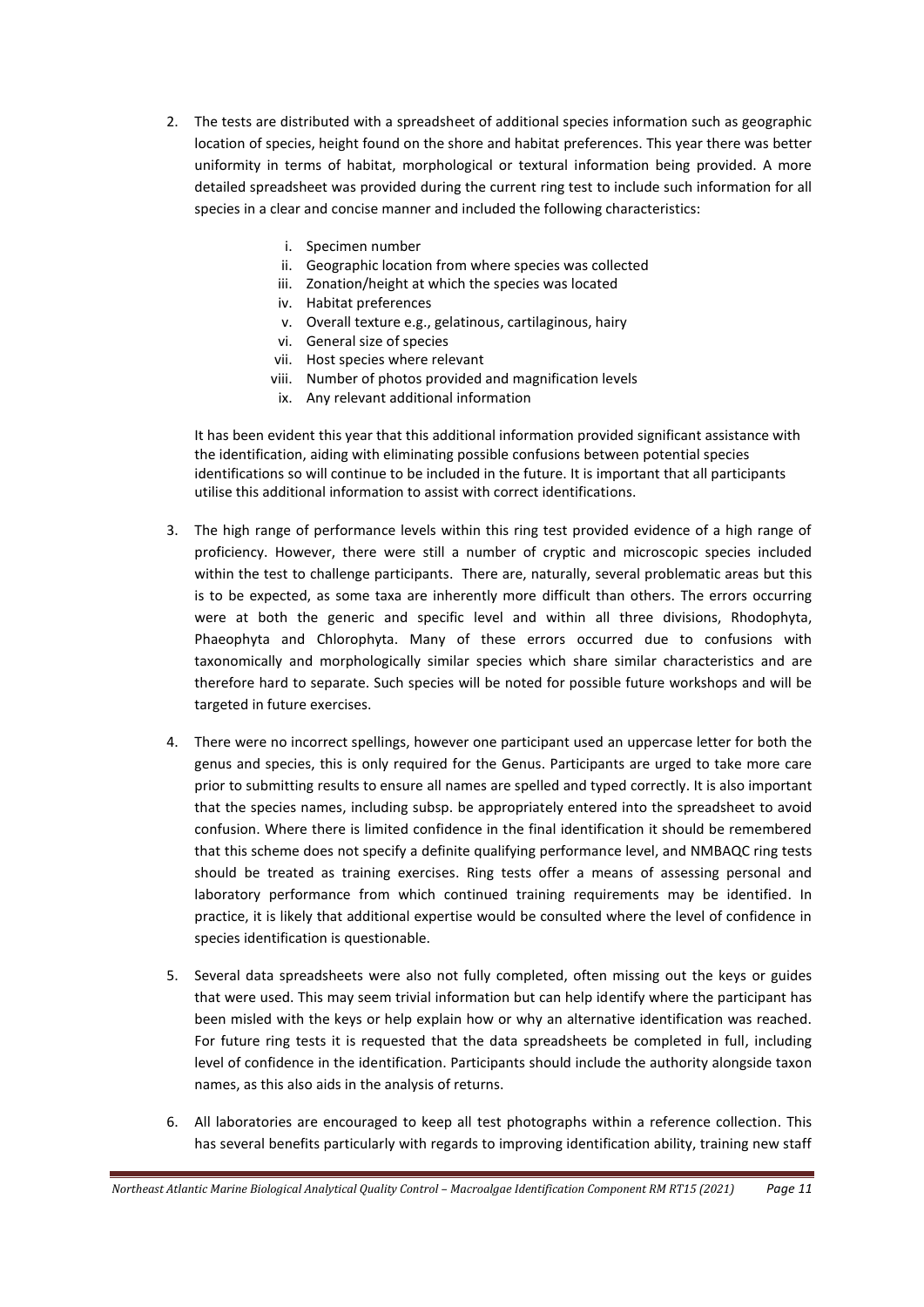and maintaining consistency of identification between surveys and staff. This reference collection should also be extended through to literature to ensure current keys are used with up-to-date nomenclature. A list of identification works will be given on the NMBAQC website. However, this is not exhaustive, and does not necessarily include unpublished keys provided at workshops unless specifically authorised by the key's author.

- 7. During this fifteenth cycle of the macroalgae identification exercise three participants submitted results within the designated timescale. One laboratory was granted one week extension due to unsuccessful file transfers on the commencement date. Within future ring tests all laboratories should continue to submit results within the requested deadlines as detailed at the beginning of the exercise. Reminders will continue to be distributed two weeks prior to the completion of the exercise and in the case of very late submissions at the deadline.
- 8. There is now good consensus over the time of year for the test with the slightly earlier distribution of this years' test allowing the results bulletin and final report to be distributed before the sampling season. The start date was postponed by 2 weeks this year due to varying work restrictions due to COVID 19 but will hopefully return to the earlier date in subsequent years.
- 9. Several species have been requested for inclusion in subsequent tests such as *Gelidium*. All attempts will be made to include such species and cover the requirements of the participants.
- 10. There was a general agreement from participants that this years test was consistent in terms of difficulty compared with previous tests with a similar number of challenging species. There was a general agreement that the overall quality, detail and use of photographs was considered acceptable with most participants. Some photos were considered over exposed and difficult to identify necessary characteristic, or absence of defining characteristics. Although all attempts are made to produce clear and unambiguous photos this is also the nature of identification and the species. Not all species collected are the perfect example with many species showing broad ranges of morphological variation, this is the case for all specimens collected in the field. Future tests will endeavour to produce increased clarity, particularly of key characteristics and inclusion of transverse sections, where appropriate, in subsequent tests to aid with correct identification and use of guides and keys. It is hoped that recommendations from previous tests have been taken on board and that for most species enough photos and key characteristics were provided for correct and confident identification. However, it must be recognised that even when looking at fresh specimens not all such characteristics may be present, e.g., reproductive structures. No staining is currently used, and this shall remain for the following test. All attempts will be made in the future to ensure that sufficient material is provided, allowing correct identification to species level.

If anyone has further comments on this, or disagrees with any of the interpretation, please pass forward your comments to Dr Emma Wells [\(emma@wellsmarine.org\)](mailto:emma@wellsmarine.org). This ring test is continually being refined to ensure it provides the best opportunity to test macroalgae identification skills, so all suggestions and comments are welcomed.